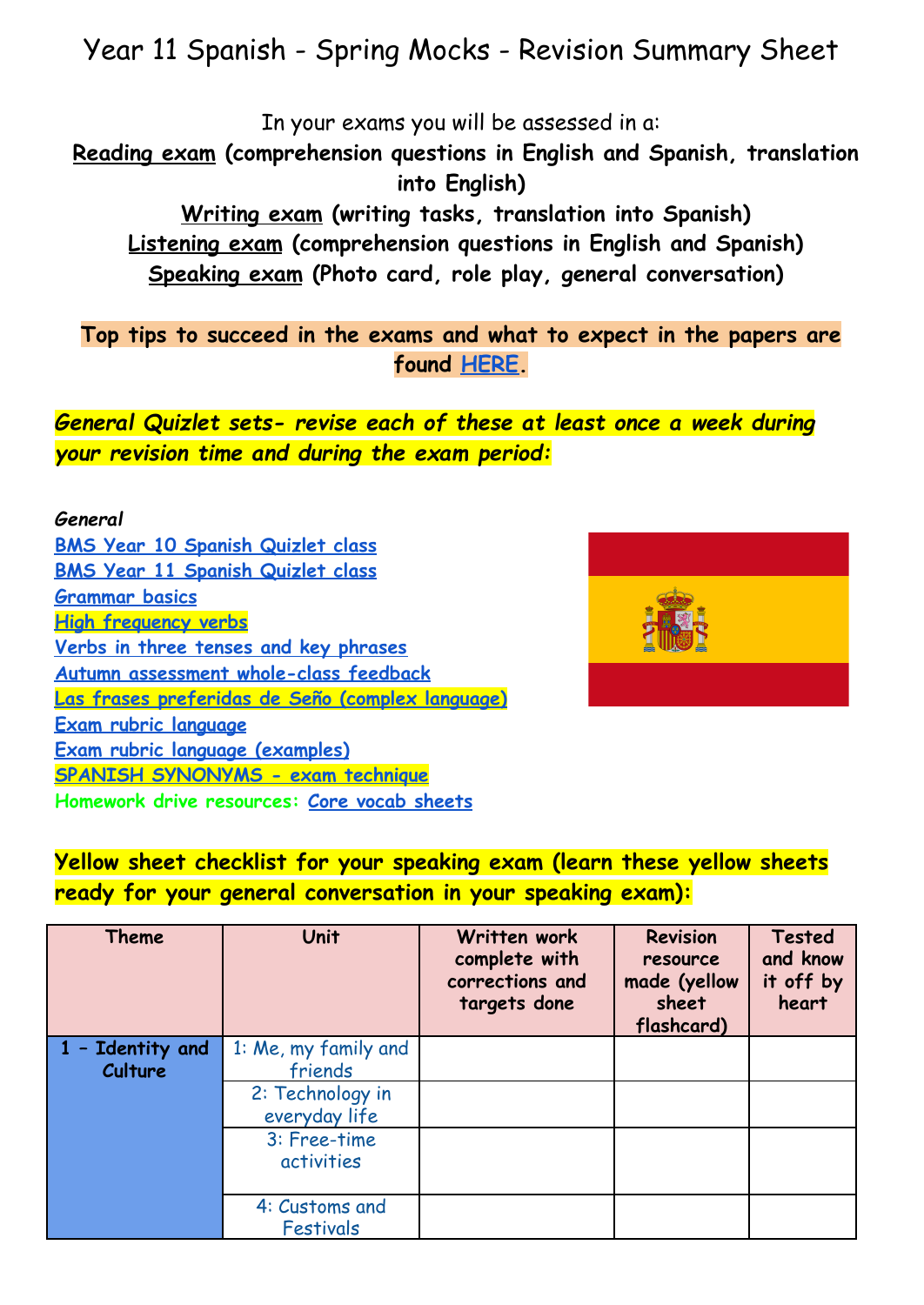| $2 - Local$<br>national,<br>international,<br>global areas<br>of interest | 5: Home, town,<br>neighbourhood and<br>region<br>6: Social issues                      |  |  |
|---------------------------------------------------------------------------|----------------------------------------------------------------------------------------|--|--|
|                                                                           | 7. Global issues<br>8. Travel and<br>tourism                                           |  |  |
| 3- Current and<br>future study<br>and<br>employment                       | 9. My studies, life<br>at school part 1<br>10. My studies,<br>life at school<br>part 2 |  |  |

#### **Revision topic list:**

**Work your way through these topics that you have studied and test yourself on the Quizlet sets until you get at least 80% correct. Then have a go at the grammar practice sets and Bitesize/GCSE POD practice questions to put your knowledge to the test in an exam situation:**

## *Theme 1 Identity and Culture*

**Unit 1 - Me, my family and friends Quizlet:** [Unit 1 set 1 \(family members\)](https://quizlet.com/gb/441923380/year-10-spanish-unit-1-set-1-family-members-flash-cards/) [Personality](https://quizlet.com/gb/505319660/la-personalidad-adjectives-to-describe-personality-flash-cards/) adjectives GRAMMAR: [Ser/Estar](https://quizlet.com/gb/504977336/ser-o-estar-to-be-or-to-be-flash-cards/) **Full lessons:** [Remote learning lessons - la familia](https://drive.google.com/drive/u/0/folders/1r-dUjwZ7K_7qMknyxZ3CfscPRVryert4) **Quizlet:** [Unit 1 set 2 \(friends\)](https://quizlet.com/gb/441996939/year-10-spanish-unit-1-set-2-friends-flash-cards/) [Unit 1 set 3 \(family](https://quizlet.com/gb/442014782/year-10-spanish-unit-1-set-3-family-relationships-flash-cards/) relationships) GRAMMAR: [Adjective agreement](https://quizlet.com/316474926/spanish-adjective-noun-agreement-flash-cards/) **Full lessons:** [Remote learning lessons - los amigos](https://drive.google.com/drive/u/0/folders/1mtgx2m_JFpCd1rnUvtntwOdkjEeDE3At) [Remote learning lessons - las relaciones](https://drive.google.com/drive/u/0/folders/17n72dIQ0glqgN_cuDErUkwbJP0OscI5y) [con familia y amigos](https://drive.google.com/drive/u/0/folders/17n72dIQ0glqgN_cuDErUkwbJP0OscI5y) **Quizlet:** [Unit 1 set 4 \(future relationship plans\)](https://quizlet.com/gb/442009571/year-10-spanish-unit-1-set-4-future-relationship-plans-flash-cards/) [Unit 1 set 5 \(marriage and partnership\)](https://quizlet.com/gb/512619740/year-10-spanish-unit-1-set-5-marriage-and-partnership-flash-cards/) GRAMMAR: [Making comparisons](https://quizlet.com/gb/512099407/making-comparisons-in-spanish-flash-cards/) **GCSE Pod:** [Me, my family and friends](https://members.gcsepod.com/shared/podcasts/title/13568/81429) **Full lessons:** [Remote learning lessons - las relaciones](https://drive.google.com/drive/u/0/folders/1yW2TEekTWxGCrqVOQwX_9xUHeSgYNbVO) en el futuro y el matrimonio AQA PEARSON PURPLE WORKBOOK PAGES: p1-7

#### **Unit 2 - Technology in everyday life**

**Quizlet:** [Unit 2 set 1 \(how I use the internet\)](https://quizlet.com/gb/428940645/year-10-spanish-unit-2-set-1-how-i-use-the-internet-flash-cards/) GRAMMAR: [Perfect tense practice](https://quizlet.com/gb/414841092/spanish-perfect-tense-i-have-flash-cards/) **Quizlet:** [Unit 2 set 2 \(pros and cons of the internet\)](https://quizlet.com/gb/430464184/year-10-spanish-unit-2-set-2-pros-and-cons-flash-cards/) GRAMMAR: [Key phrases for explaining advantages and](https://quizlet.com/gb/515047523/key-phrases-for-explaining-advantages-and-disadvantages-flash-cards/?new) disadvantages **Quizlet:** [Unit 2 set 3 \(gadgets\)](https://quizlet.com/gb/433812088/year-10-spanish-unit-2-set-3-gadgets-flash-cards/) [Unit 2 set 4 \(problems](https://quizlet.com/gb/437110438/year-10-spanish-unit-2-set-4-problems-with-technology-flash-cards/) with technology)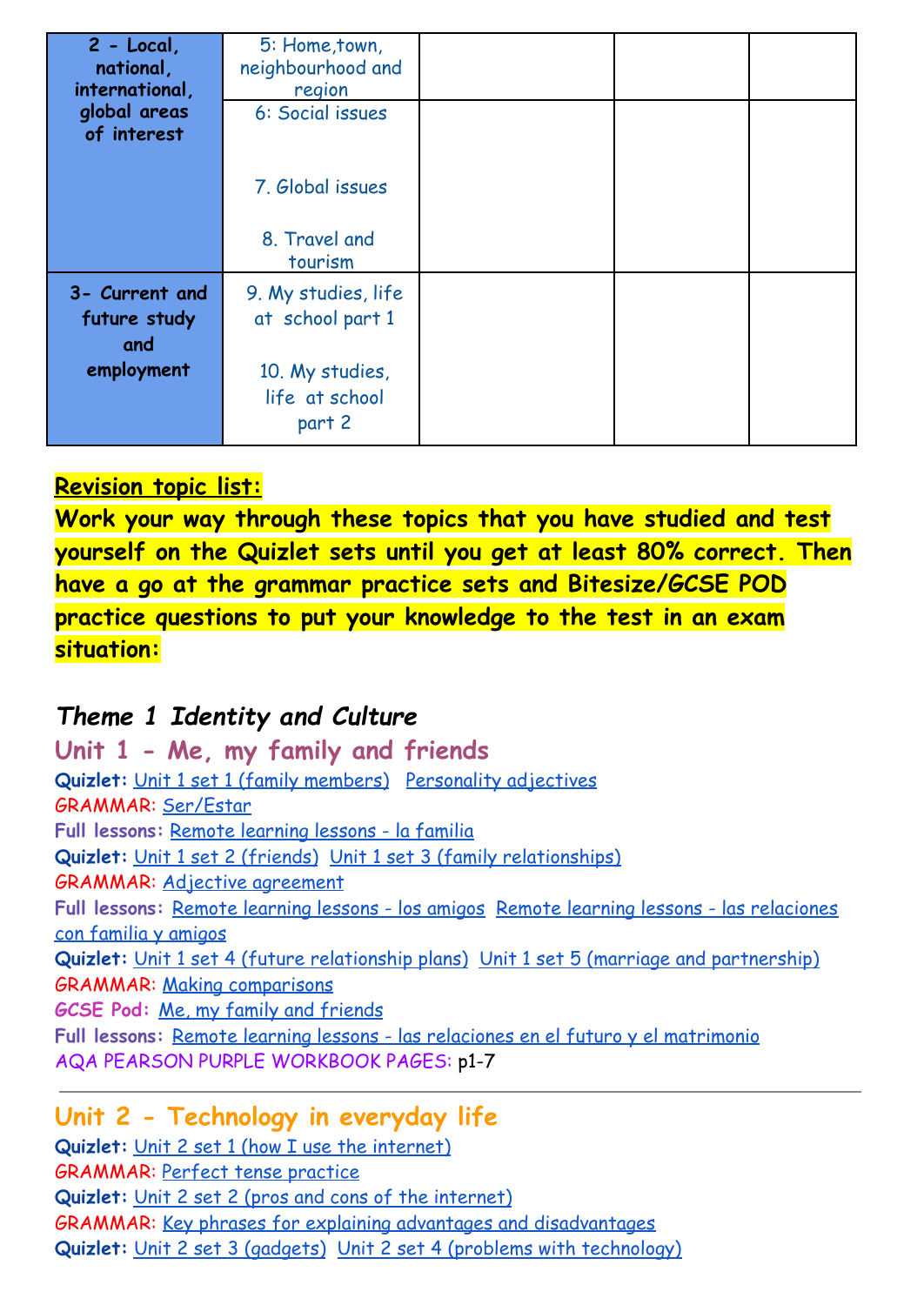GRAMMAR: [Conditional mood](https://quizlet.com/gb/490540208/higher-tense-conditional-mood-to-say-what-you-would-do-flash-cards/)

**GCSE Pod:** [Technology in everyday life](https://members.gcsepod.com/shared/podcasts/title/13569)

AQA PEARSON PURPLE WORKBOOK PAGES: p8-11, p111 practice test reading and reading translation

#### **Unit 3 - Free-time activities**

**Quizlet:** [Unit 3 set 1 \(free time activities\)](https://quizlet.com/gb/453218287/year-10-spanish-unit-3-set-1-free-time-activities-flash-cards/) Unit [3 set 2 \(past and future free time\)](https://quizlet.com/gb/453222536/year-10-spanish-unit-3-set-2-past-and-future-free-time-activities-flash-cards/) [Unit 3 set 3 \(invitations to go out\)](https://quizlet.com/gb/453228098/year-10-spanish-unit-3-set-3-invitations-to-go-out-flash-cards/) GRAMMAR: [Preterite tense \(regular verbs\)](https://quizlet.com/gb/243121754/spanish-preterite-tense-regular-verbs-flash-cards/) Preterite [tense \(irregular verbs\)](https://quizlet.com/243121558/spanish-preterite-tense-irregular-verbs-flash-cards/) [Near future](https://quizlet.com/gb/515047211/foundationhigher-tense-near-future-for-what-you-are-going-to-do-flash-cards/?new) [tense](https://quizlet.com/gb/515047211/foundationhigher-tense-near-future-for-what-you-are-going-to-do-flash-cards/?new) **Quizlet:** [Unit 3 set 4 \(food and drink habits\)](https://quizlet.com/gb/466704894/year-10-spanish-unit-3-set-4-food-and-drink-habits-flash-cards/) Unit [3 set 5 \(at the restaurant\)](https://quizlet.com/gb/466711818/year-10-spanish-unit-3-set-5-at-the-restaurant-flash-cards/) GRAMMAR: [Comer and Beber in the present tense](https://quizlet.com/375188005/beber-comer-flash-cards/) **Quizlet:** [Unit 3 set 6 \(sports\)](https://quizlet.com/gb/476439856/year-10-spanish-unit-3-set-6-sports-flash-cards/) [Unit 3 set 7 \(future](https://quizlet.com/gb/476440896/year-10-spanish-unit-3-set-7-future-sports-flash-cards/) sports) GRAMMAR: [Simple future tense \(I will…\)](https://quizlet.com/gb/515046393/higher-tense-simple-future-for-saying-what-you-will-do-flash-cards/?new) **GCSE Pod:** [Free-time activities](https://members.gcsepod.com/shared/podcasts/title/13570) AQA PEARSON PURPLE WORKBOOK PAGES: p12-24, p106 listening ex 1, p109 practice test speaking 2, p115 practice test reading 5, p117 practice test writing 2

#### **Unit 4 - Customs and festivals**

Quizlet: [Unit 4 set 1 \(daily life at home and in Spain\)](https://quizlet.com/gb/480916275/year-10-spanish-unit-4-set-1-daily-life-at-home-and-in-spain-flash-cards/) [Unit 4 set 2 \(Spanish customs\)](https://quizlet.com/gb/476445862/year-10-spanish-unit-4-set-2-spanish-customs-flash-cards/) GRAMMAR: [Levantarse \(all conjugations\)](https://quizlet.com/282354599/levantarse-flash-cards/) Acostarse [\(all conjugations\)](https://quizlet.com/333442634/acostarse-flash-cards/) **Quizlet:** [Unit 4 set 3 \(Spanish festivals\)](https://quizlet.com/gb/476442114/year-10-spanish-unit-4-set-3-spanish-festivals-flash-cards/) GRAMMAR: [Higher phrases for giving opinions](https://quizlet.com/gb/506647763/higher-phrases-for-introducing-your-opinion-flash-cards/) **Quizlet:** [Unit 4 set 4 \(Have you participated in a](https://quizlet.com/gb/492137333/year-10-spanish-unit-4-set-4-have-you-participated-in-a-festival-flash-cards/) festival?) [Extended unit 4 set 4 with](https://quizlet.com/gb/383581116/has-participado-ya-en-una-fiesta-flash-cards/) [perfect tense](https://quizlet.com/gb/383581116/has-participado-ya-en-una-fiesta-flash-cards/) GRAMMAR: [Perfect tense practice](https://quizlet.com/gb/414841092/spanish-perfect-tense-i-have-flash-cards/) **GCSE Pod:** [Customs and festivals](https://members.gcsepod.com/shared/podcasts/title/13571) AQA PEARSON PURPLE WORKBOOK PAGES: p25-28, p112 Practice test reading 2 ex 1

#### *Theme 2 Local, national, international & global areas of interest* **Unit 5 - Home, town, neighbourhood and region**

**Quizlet:** [Unit 5 set 1 \(What is your house like?\)](https://quizlet.com/gb/497208595/year-10-spanish-unit-5-set-1-what-is-your-house-like-flash-cards/) GRAMMAR: [Prepositions of place with rooms](https://quizlet.com/gb/510520367/year-10-spanish-prepositions-of-place-with-rooms-flash-cards/) **Quizlet:** [Unit 5 set 2 \(ideal house\)](https://quizlet.com/gb/497225642/year-10-spanish-unit-5-set-2-ideal-house-flash-cards/) GRAMMAR: [Conditional mood](https://quizlet.com/gb/490540208/higher-tense-conditional-mood-to-say-what-you-would-do-flash-cards/) **Quizlet:** [Unit 5 set 3 \(town and shopping\)](https://quizlet.com/gb/497366142/year-10-spanish-unit-5-set-3-town-and-shopping-flash-cards/) Unit 5 [set 4 \(pros and cons of city/countryside](https://quizlet.com/gb/497387767/year-10-spanish-unit-5-set-4-pros-and-cons-of-living-in-the-city-and-countryside-flash-cards/) [living\)](https://quizlet.com/gb/497387767/year-10-spanish-unit-5-set-4-pros-and-cons-of-living-in-the-city-and-countryside-flash-cards/) GRAMMAR: [Key verbs for talking about town in past,](https://quizlet.com/gb/504976193/key-verbs-for-talking-about-town-past-present-and-future-flash-cards/) present and future **Quizlet:** [Unit 5 set 5 \(What would your ideal city](https://quizlet.com/gb/497390575/year-10-spanish-unit-5-set-5-what-would-your-ideal-city-be-like-flash-cards/) be like?) GRAMMAR: [Conditional mood](https://quizlet.com/gb/490540208/higher-tense-conditional-mood-to-say-what-you-would-do-flash-cards/) **GCSE Pod:** [Home, town, neighbourhood and region](https://members.gcsepod.com/shared/podcasts/title/13572) AQA PEARSON PURPLE WORKBOOK PAGES: p29-35, p112 practice test reading 2 ex 1, p111 practice test reading translation into English ex 2, p109 practice test speaking ex 1

#### **Unit 6 - Social issues**

**Quizlet:** [Unit 6 set 1a \(volunteering\)](https://quizlet.com/gb/498884236/year-10-spanish-unit-6-set-1a-volunteering-flash-cards/) Unit 6 set [1b \(volunteering\)](https://quizlet.com/gb/512561197/year-10-spanish-unit-6-set-1b-volunteering-flash-cards/)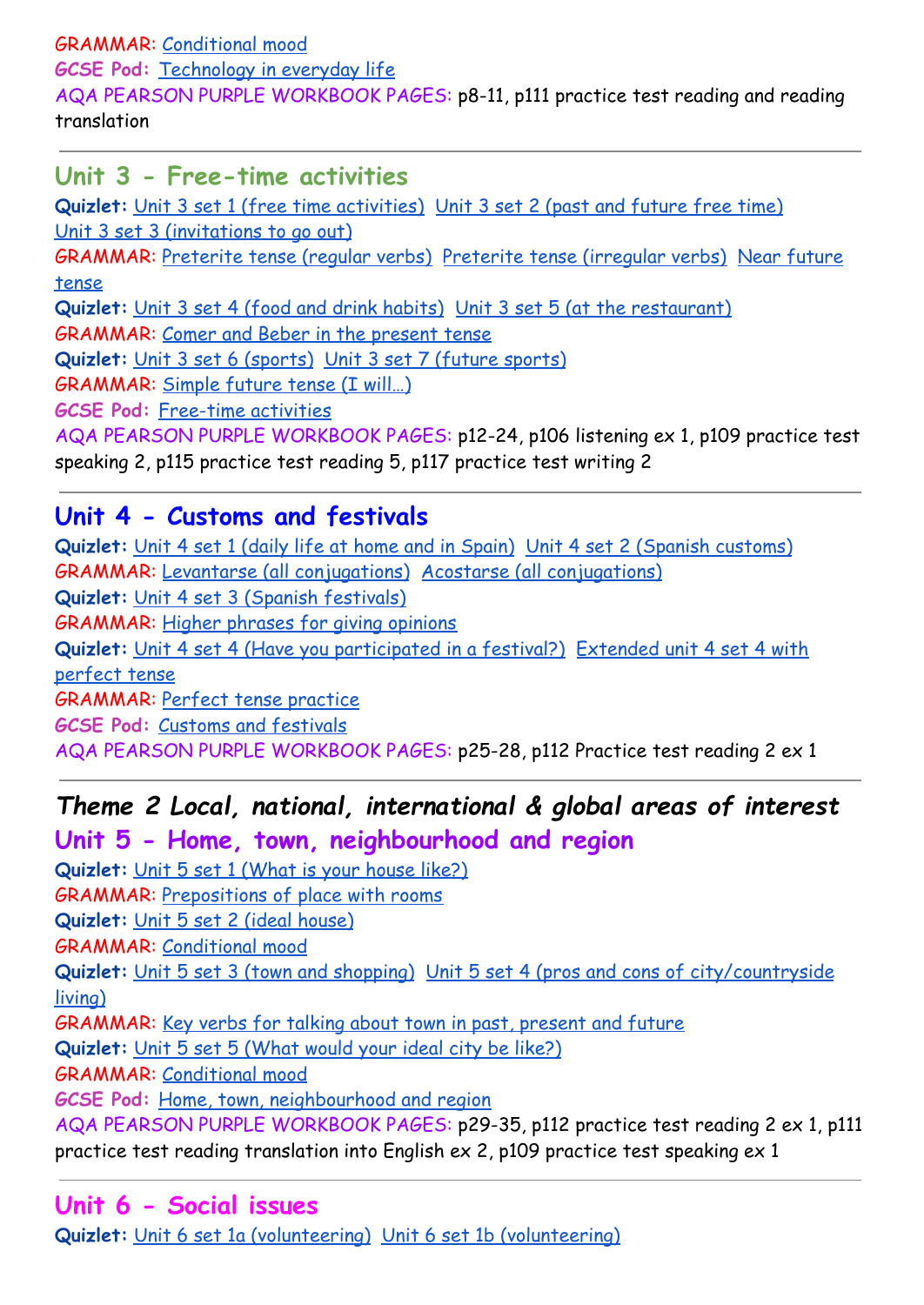GRAMMAR: [Personal pronouns \(I, you…\)](https://quizlet.com/gb/254135300/spanish-personal-pronouns-yo-tu-el-ella-flash-cards/) [Regular present tense endings](https://quizlet.com/gb/243340454/spanish-regular-present-tense-flash-cards/) Quizlet: [Unit 6 set 2 \(healthy eating\)](https://quizlet.com/gb/498887082/year-10-spanish-unit-6-set-2-healthy-eating-flash-cards/) see also: Unit [3 set 4 \(food and drink habits\)](https://quizlet.com/gb/466704894/year-10-spanish-unit-3-set-4-food-and-drink-habits-flash-cards/) GRAMMAR: [Adjectives to describe food](https://quizlet.com/gb/342916961/spanish-food-description-adjectives-flash-cards/) **Quizlet:** [Unit 6 set 3 \(healthy and unhealthy lifestyles\)](https://quizlet.com/gb/498889468/year-10-spanish-unit-6-set-3-healthy-and-unhealthy-lifestyles-flash-cards/) GRAMMAR: [Giving recommendations using "It is \(adjective\)](https://docs.google.com/presentation/d/1QcRZp7BqNKQQY5ArE2r55mcdo8JwetAM_zrnvM9XPik/edit#slide=id.g9420321c73_0_130) to not…" (slide 12) **Quizlet:** [Unit 6 set 4 \(healthy and unhealthy trends\)](https://quizlet.com/gb/525587911/year-10-spanish-unit-6-set-4-healthy-and-unhealthy-trends-flash-cards/) GRAMMAR: [Using reflexive verbs \(to mean 'I'\) in the](https://docs.google.com/presentation/d/17nyxj5BpytFGi6C5euLOEec1tDbDhk9uCQiKhHvuZtQ/edit#slide=id.g9b3b44a840_0_0) near future (slide 16) **GCSE Pod:** [Social issues](https://members.gcsepod.com/shared/podcasts/title/13573) AQA PEARSON PURPLE WORKBOOK PAGES: p36-42, p113 practice test reading translation into English

#### **Unit 7 - Global Issues**

**Quizlet:** [Unit 7 set 1 \(recycling habits\)](https://quizlet.com/gb/428941631/year-11-spanish-unit-7-set-1-recycling-habits-flash-cards/) GRAMMAR: [Agreement of adverbs of quantity - poco/mucho/demasiado](https://docs.google.com/presentation/d/1NGs6XilujnGNChdQ4IWQeV1ntb1jZZaZFYH0WrPYKLQ/edit#slide=id.g9db2c0995d_0_130) (slide 25) GRAMMAR: [Using 'instead of' - en vez de/en lugar de](https://docs.google.com/presentation/d/1ryj0QIte-1zy3cDhNAeVBUPbX49gMkGWctz9wQLnU3w/edit#slide=id.g9df524aa5a_0_90) (slide 17) **Quizlet:** [Unit 7 set 2 \(environmental attitudes at](https://quizlet.com/gb/432352226/year-11-spanish-unit-7-set-2-environmental-attitudes-at-school-flash-cards/) school) GRAMMAR: [Using impersonal verbs - me preocupa\(n\) \(slide](https://docs.google.com/presentation/d/1fuYtTb9LyoDQuJOOIVNv9dZKiqYPzuE-fnfnw0qcCAo/edit#slide=id.g9e7f880975_0_56) 14) **Quizlet:** [Unit 7 set 3 \(environmental problems\)](https://quizlet.com/gb/432354401/year-11-spanish-unit-7-set-3-environmental-problems-flash-cards/) GRAMMAR: [Simple future tense - I will… \(slide 16\)](https://docs.google.com/presentation/d/1i8jUCZImjUHOErdMN5J9I4yMm6bYPFPDm40lyxIeNCY/edit#slide=id.g6303fccf75_0_74) **Quizlet:** [Unit 7 set 4 \(the homeless\)](https://quizlet.com/gb/441094795/year-11-spanish-unit-7-set-4-the-homeless-flash-cards/) GRAMMAR: [Using 'ser' and 'estar' \(slide 12\)](https://docs.google.com/presentation/d/1cu3t5IxA2EUdu-MsTdv1H5sKXtK4wlsSH2Z-YhnqvDc/edit#slide=id.gacbf20e25f_0_133), Adjectives [which change meaning with ser/estar](https://quizlet.com/gb/550045951/ser-o-estar-adjectives-which-change-meaning-with-the-two-verbs-to-be-flash-cards/) GRAMMAR: [Using the impersonal 'se' \(slide 27\)](https://docs.google.com/presentation/d/1cu3t5IxA2EUdu-MsTdv1H5sKXtK4wlsSH2Z-YhnqvDc/edit#slide=id.g43c40f6e21_0_103) TARGET GRADE 7-9: [Using the present subjunctive](https://quizlet.com/gb/550060535/higher-tense-subjunctive-mood-wishes-emotions-impersonal-expressions-recommendations-doubtdenial-and-ojala-weirdo-flash-cards/?new), Regular [present subjunctive - endings](https://quizlet.com/gb/555076660/higher-tense-regular-present-subjunctive-mood-all-endings-flash-cards/) **GCSE Pod:** [Global issues](https://members.gcsepod.com/shared/podcasts/title/13574/81445) AQA PEARSON PURPLE WORKBOOK PAGES: p43-48, p114 Practice test reading ex 1 environmental problems

#### **Unit 8 - Travel and Tourism**

**Quizlet:** [Unit 8 set 1 \(holiday accommodation/transport\)](https://quizlet.com/gb/428943015/year-11-spanish-unit-8-set-1-holiday-accommodationtransport-flash-cards/) GRAMMAR: [Avoiding the possessive apostrophe \(slide](https://docs.google.com/presentation/d/1iEO0qKRRylkbccnBxAbP9SncrmkXcrDcC9i_VAxsVxI/edit#slide=id.g64243bcfec_0_0) 21) GRAMMAR: [Using reflexive verbs in the present tense](https://docs.google.com/presentation/d/18Kcst2JWuaalvtqAZMHopDp7_pgqaoJEIvt66VlHr4o/edit#slide=id.gb2ffba34fc_0_578) to mean 'I' (slide 24) **Quizlet:** [Unit 8 set 2 \(past holiday events\)](https://quizlet.com/gb/428947936/year-11-spanish-unit-8-set-2-past-holiday-events-flash-cards/) GRAMMAR: [Using the regular preterite tense](https://docs.google.com/presentation/d/1BW-iryz2qEaIyvWOIRnyuvjyo6qbNakoOirdKAzwYnY/edit#slide=id.g6b209533ff_0_26) GRAMMAR: [Using the irregular preterite tense -car/-gar/-zar](https://docs.google.com/presentation/d/1BW-iryz2qEaIyvWOIRnyuvjyo6qbNakoOirdKAzwYnY/edit#slide=id.gadfdcdc0cc_0_402) verbs in 'I' form (slide 17) **Quizlet:** [Unit 8 set 3 \(problems at the accommodation\)](https://quizlet.com/gb/442096233/year-11-spanish-unit-8-set-3-problems-at-the-accommodation-flash-cards/) **Quizlet:** [Unit 8 set 3b \(imperfect tense\)](https://quizlet.com/gb/564760411/year-11-spanish-unit-8-set-3b-imperfect-tense-flash-cards/) GRAMMAR: [Using the imperfect tense \(slide 14-16, 19\)](https://docs.google.com/presentation/d/13R9bcCckus7LpWKHir-JfOyNf6yqQkuqDwFB1gnaNZc/edit#slide=id.g79866b2a1a_1_160) **Quizlet:** [Unit 8 set 4 \(describing regions\)](https://quizlet.com/gb/442105078/year-11-spanish-unit-8-set-4-describing-regions-flash-cards/) **GCSE Pod:** [Travel and tourism](https://members.gcsepod.com/shared/podcasts/title/13575/81450) AQA PEARSON PURPLE WORKBOOK PAGES: p49-62, p106 practice test listening 2, p107 practice test listening 2, p108 practice test listening 2, p109 practice test speaking 1, p118 practice test writing

*Theme 3 Current and future study and employment* **Unit 9 - My studies, life at school and college (part 1) Quizlet:** [Unit 9 set 1 \(school subjects\)](https://quizlet.com/gb/470796274/year-11-spanish-unit-9-set-1-school-subjects-flash-cards/) **Quizlet:** [Unit 9 set 2 \(qualities of a good student\)](https://quizlet.com/gb/471173732/year-11-spanish-unit-9-set-2-qualities-of-a-good-student-flash-cards/)